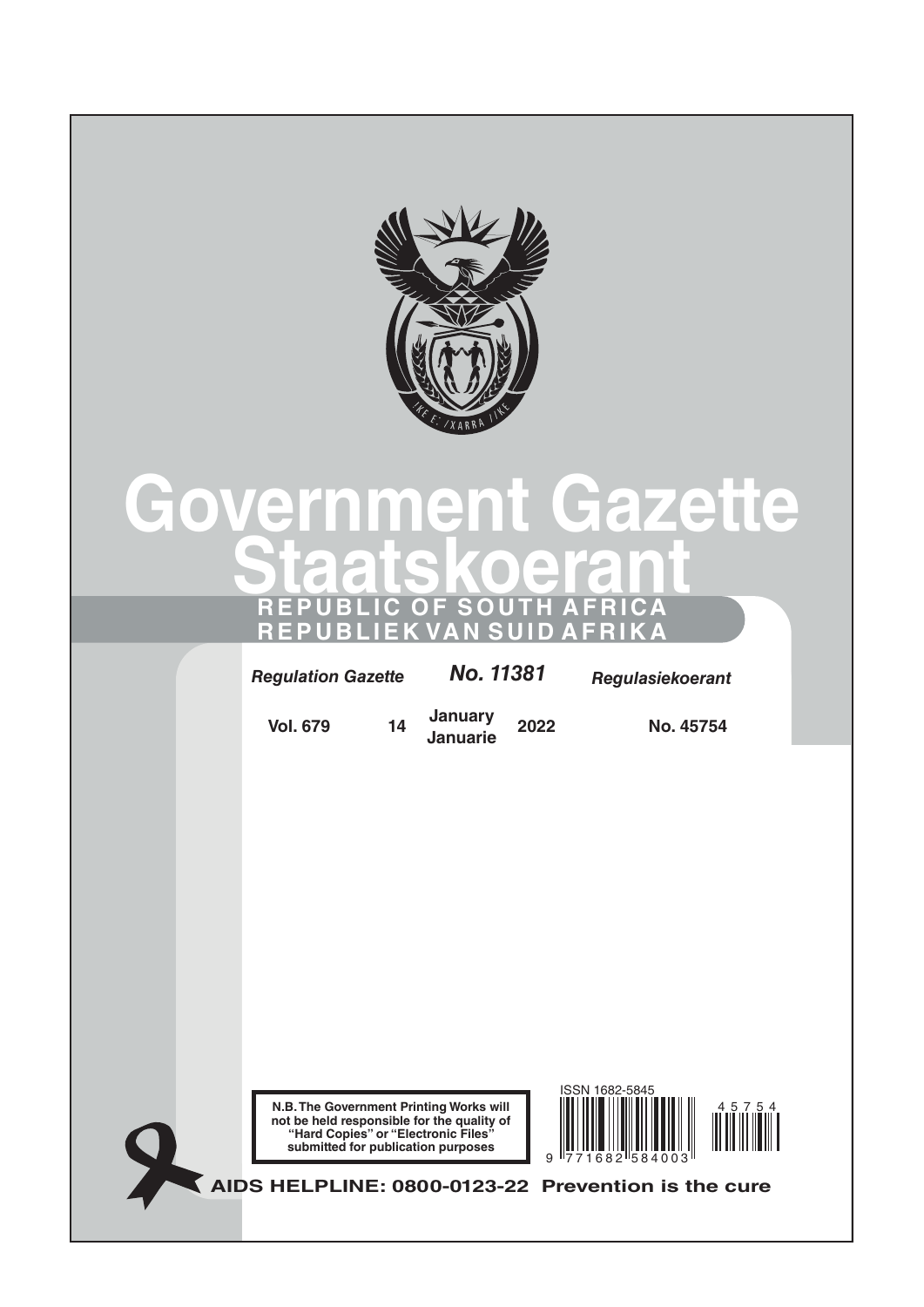# **IMPORTANT NOTICE:**

**The GovernmenT PrinTinG Works Will noT be held resPonsible for any errors ThaT miGhT occur due To The submission of incomPleTe / incorrecT / illeGible coPy.**

**no fuTure queries Will be handled in connecTion WiTh The above.**

# **Contents**

| No.                                                                                                                                                                                                   | Gazette<br>No. | Page<br>No. |
|-------------------------------------------------------------------------------------------------------------------------------------------------------------------------------------------------------|----------------|-------------|
| <b>GOVERNMENT NOTICES • GOEWERMENTSKENNISGEWINGS</b>                                                                                                                                                  |                |             |
| Co-operative Governance, Department of / Samewerkende Regering, Departement van<br>Disaster Management Act, 2002 (Act No 57 of 2002): Extension of a National State of Disaster (Covid-19)<br>R. 1672 | 45754          | 3           |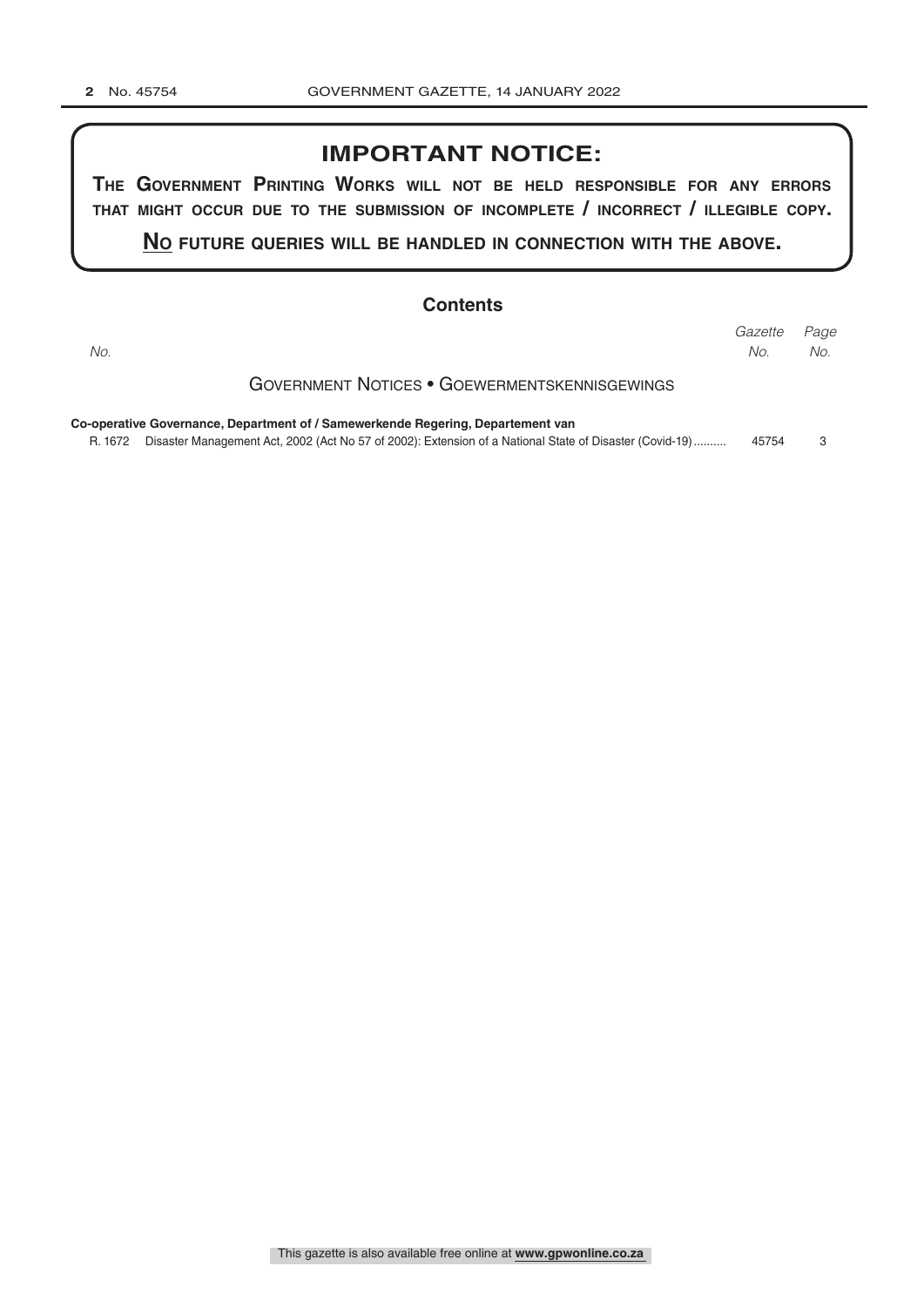# Government Notices • Goewermentskennisgewings

## **DEPARTMENT OF CO-OPERATIVE GOVERNANCE**

**NO. R. 1672 14 January 2022**

#### **DISASTER MANAGEMENT ACT, 2002**

### EXTENSION OF A NATIONAL STATE OF DISASTER (COVID-19)

I, the Minister of Cooperative Governance and Traditional Affairs, as designated under section 3 of the Disaster Management Act, 2002 (Act No. 57 of 2002) ("the Act"), in terms of section 27(5)(c) of the Act, hereby further extends the national state of disaster that I extended to 15 January 2022 by Government Notice R.1598, published in Government Gazette 45633, to 15 February 2022, taking into account the need to continue augmenting the existing legislation and contingency arrangements undertaken by organs of state to address the impact of the disaster.

 $\bigvee_{\text{DR NKOSAZANA DLAMINI ZUMA, MP}}$ MINISTER OF COOPERATIVE GOVERNANCE AND TRADITIONAL AFFAIRS DATE:  $14.01$  2022.